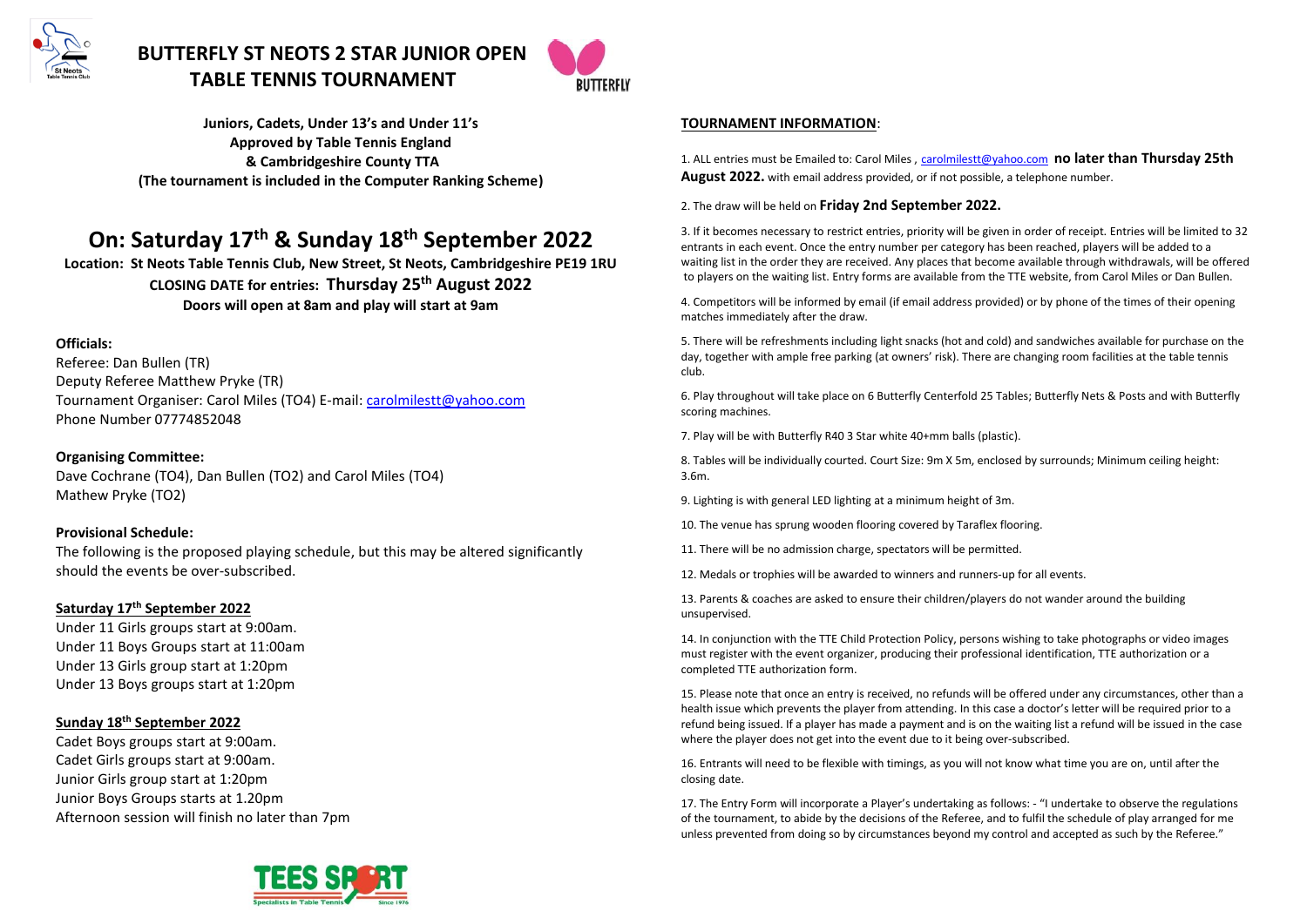



#### **DIRECTIONS & MAP:**

For satnav use postcode **PE19 1AE**. We are next to the rugby club on new street.



#### **TOURNAMENT REGULATIONS:**

1. Every entrant must be affiliated as a Compete Plus Member or provide proof of being a member of another National Association affiliated to the ITTF and is not affiliated to TTE. Players who only hold Compete membership of Table Tennis England may pay a Single Competition Licence Fee as a one-off upgrade, and this provides entitlement to participate in this competition only.

2. TTE Regulations Part A (Regulated Competitions) and Part B (Tournament Regulations) apply to the tournament.

3. ITTF Regulations for International Competitions apply to the tournament except where otherwise specified in TTE Regulations Parts A or B, or in this form.

4. Completion and submission of this entry form signifies agreement by the entrant to the conditions of the competition, including any variations from the ITTF regulations.

5. All matches shall be the best of five games up to 11. All events will be in the same format with up to 32 players in each event. If fully subscribed, there will be groups of 3/4/5 in each event, with the top 2 in each group going through to the knock-out rounds. The final order in a Group shall be decided as per ITTF Regulation 3.7.5. The format may be varied at the discretion of the Referee in light of entries received.

6. **Competitors may enter only two events each day subject to eligibility (one in the morning and one in the afternoon).**

7. Competitors must report to Control on arrival and must not leave the hall without obtaining permission from the Referee. Players absent when called upon to play are liable to be scratched.

8. The Organiser reserves the right to cancel any event if entries are lowers than 4 and may merge with a similar event where possible.

9. There will be no separate practice facilities. Competitors will be permitted to practice on match tables at the discretion of the Referee.

10. All competitors will be required to umpire at least one match in each event entered. No assistant umpire will be appointed at any stage.

11. Doping shall not take place either before or during play. Doping control tests may take place.

12. No gluing up will be allowed in the building.

13. No competitor or official shall engage in betting on players or matches.

14. Match results will be submitted for inclusion in the Table Tennis England computer ranking scheme.

15. All competitors must have been born in 2004 or later for Junior events; and born in 2008 or later for Cadet events; born in 2010 or later for Under 13 events; and born in 2012 or later for Under 11 events.

17. Playing clothing shall consist of a shirt and shorts, trousers, leggings or skirt, or a one-part sports outfit, socks and playing shoes; a sports hijab may also be worn. Other garments shall not be worn during play except with the permission of the referee. ITTF 3.2.2.1 amended. The main colour of a shirt, shorts, trousers or skirt, other than sleeves and collar of a shirt, shall be clearly different from that of the ball in use. ITTF 3.2.2.2 amended.

18. The Referee's decision shall be final on a point of law or any questions arising not provided for in these regulations, or in any dispute as to the interpretation thereof.

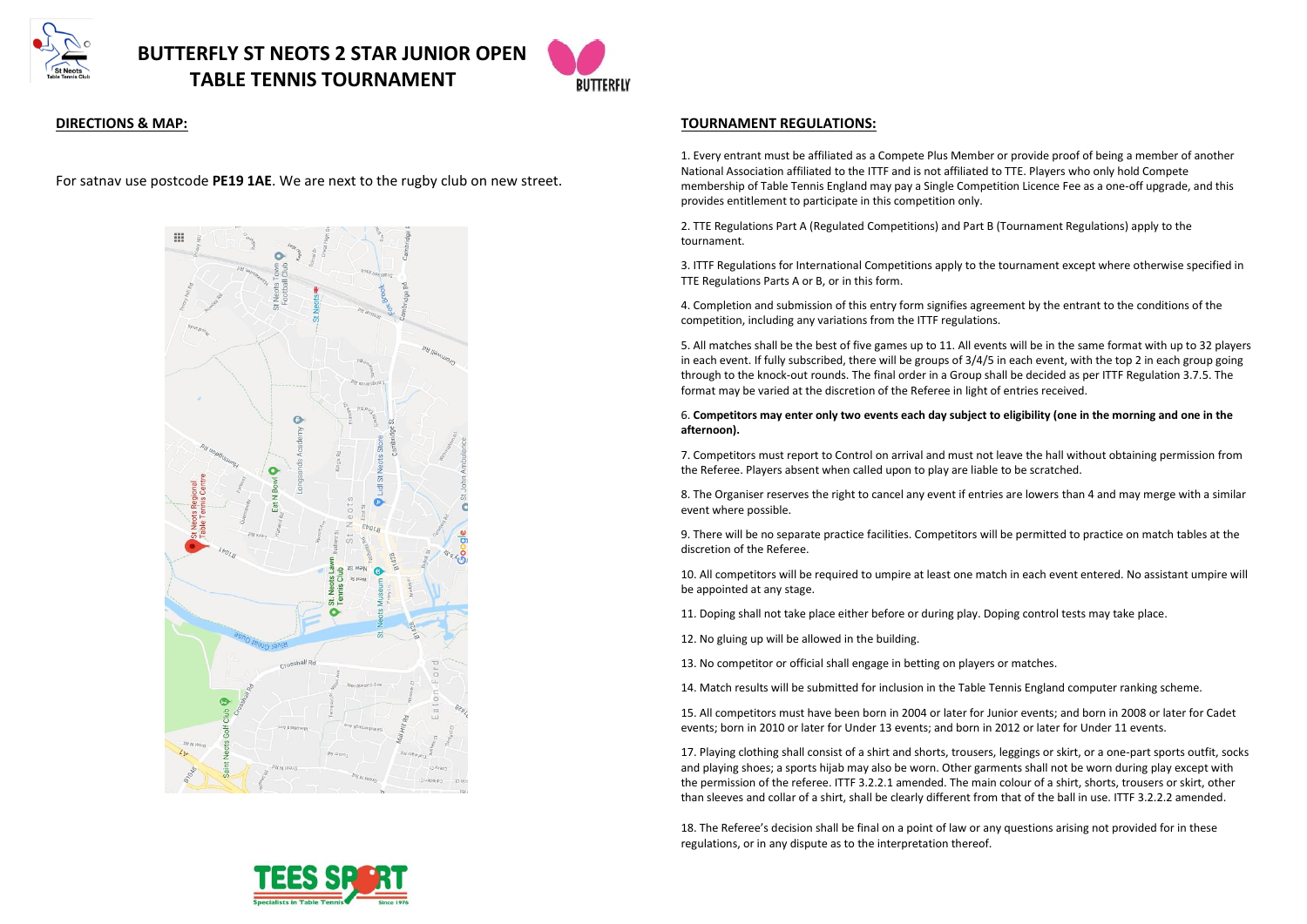



## **On: Saturday 17th & Sunday 18th September 2022**

A separate entry form must be completed by each player and be sent by email: Carol Miles, carolmilestt@yahoo.com.

**By Thursday 25th August 2022,** with email address provided, or if not possible, a telephone number.

All entrants should ensure that they have read the regulations, which apply to this tournament.

# **PLEASE COMPLETE NEATLY IN BLOCK CAPITALS**.

| <b>Competitor's Full Name</b><br><b>Male/Female</b>     | Date of Birth                                     |
|---------------------------------------------------------|---------------------------------------------------|
| <b>Address</b>                                          |                                                   |
| County                                                  |                                                   |
| <b>Telephone Number</b>                                 | <b>TTE Membership / Player Licence</b><br>Number: |
| Email Address (Write BLOCK CAPITALS NEATLY):            |                                                   |
| [SAE must be provided if no email address provided]     |                                                   |
| If not affiliated to TTE, name of National Association: |                                                   |

#### **Please enter me for the following Events:**

| Saturday 17th Sunday 18th September 2022                       | Fee    | Entry |
|----------------------------------------------------------------|--------|-------|
| Junior Boys Singles (Sunday)                                   | £10.50 |       |
| Junior Girls Singles (Sunday)                                  | £10.50 |       |
| Cadet Boys Singles (Sunday)                                    | £10.00 |       |
| Cadet Girls Singles (Sunday)                                   | £10.00 |       |
| Under 13 Boys Singles (Saturday)                               | £10.00 |       |
| Under 13 Girls Singles (Saturday)                              | £10.00 |       |
| Under 11 Boys Singles (Saturday)                               | £9.50  |       |
| Under 11 Girls Singles (Saturday)                              | £9.50  |       |
| Administration fee                                             | £3.50  | £3.50 |
| <b>Basic Ranking and Table Tennis England</b>                  | £300   |       |
| Tournament levies for 1 event                                  |        |       |
| <b>Basic Ranking and Table Tennis England</b>                  | £4.00  |       |
| Tournament levies for 2 events                                 |        |       |
| <b>Basic Ranking and Table Tennis England</b>                  | £5.00  |       |
| Tournament levies for 3 events                                 |        |       |
| <b>Basic Ranking and Table Tennis England</b>                  | £6.00  |       |
| Tournament levies for 4 events                                 |        |       |
| <b>COMPETE PLUS</b> TTE membership is required for this event. |        |       |
| If you only hold a TTE Compete Membership, you must upgrade    |        | £     |
| your membership or pay a Single Tournament Licence (STL) Fee:  |        |       |
| Table Tennis England STL Junior or Cadet £5.00                 |        |       |
| Total fees enclosed:                                           |        | £     |
|                                                                |        |       |

Please note that entries will only be accepted with form correctly filled out and with your payment. Our preferred payment is via BACS, please see account details below:

### **Account Name: St Neots Table Tennis Club Account number:01858399 / Sort Code: 309447**